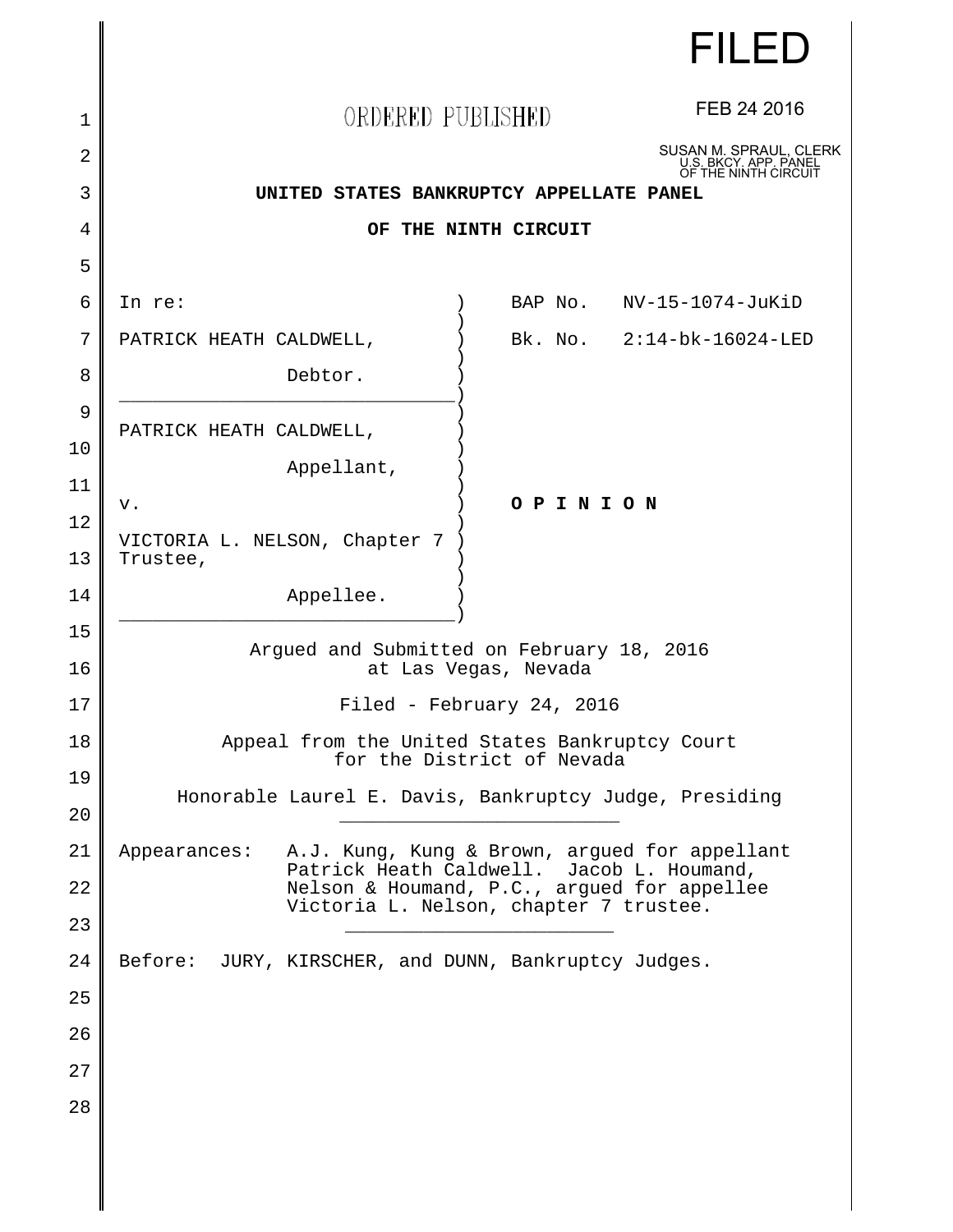1

2

25

JURY, Bankruptcy Judge:

3 4 5 6 7 8 9 10 11 12 13 14 15 16 Chapter  $7^1$  trustee, Victoria L. Nelson (Trustee), objected to the Nevada homestead exemption in the amount of \$550,000 claimed by debtor Patrick Heath Caldwell (Debtor), seeking to limit it to the statutory cap of  $$155,675$  under §  $522(p)(1)$ . Trustee argued that Debtor acquired an interest in the homestead property within the meaning of  $\S$  522(p)(1) because the property was conveyed by Caldwell Family Investments II, LLC (LLC) to Debtor and his spouse as trustees of the Caldwell Family 1998 Trust (Trust) during the 1215-day period preceding the date of the filing of Debtor's petition. Debtor asserted that the limitation under § 522(p)(1) was not triggered since he retained a beneficial and equitable interest in the property at all times despite transfers of the fee title to the property to and from the Trust and the LLC.

17 18 19 20 21 22 23 24 The bankruptcy court sustained Trustee's objection. Looking first to the laws of Nevada and Delaware regarding limited liability companies, the court found that Debtor did not have an ownership interest in the property during the time when the LLC was the record title holder. Next, the court relied upon Nevada case law which required a debtor to have some form of equity in the property in order to claim a homestead — the court finding that this equity contemplated ownership. Finally,

<sup>26</sup> 27 28  $^1$  Unless otherwise indicated, all chapter and section references are to the Bankruptcy Code, 11 U.S.C. §§ 101-1532. "Rule" references are to the Federal Rules of Bankruptcy Procedure, and "Civil Rule" references are to the Federal Rules of Civil Procedure.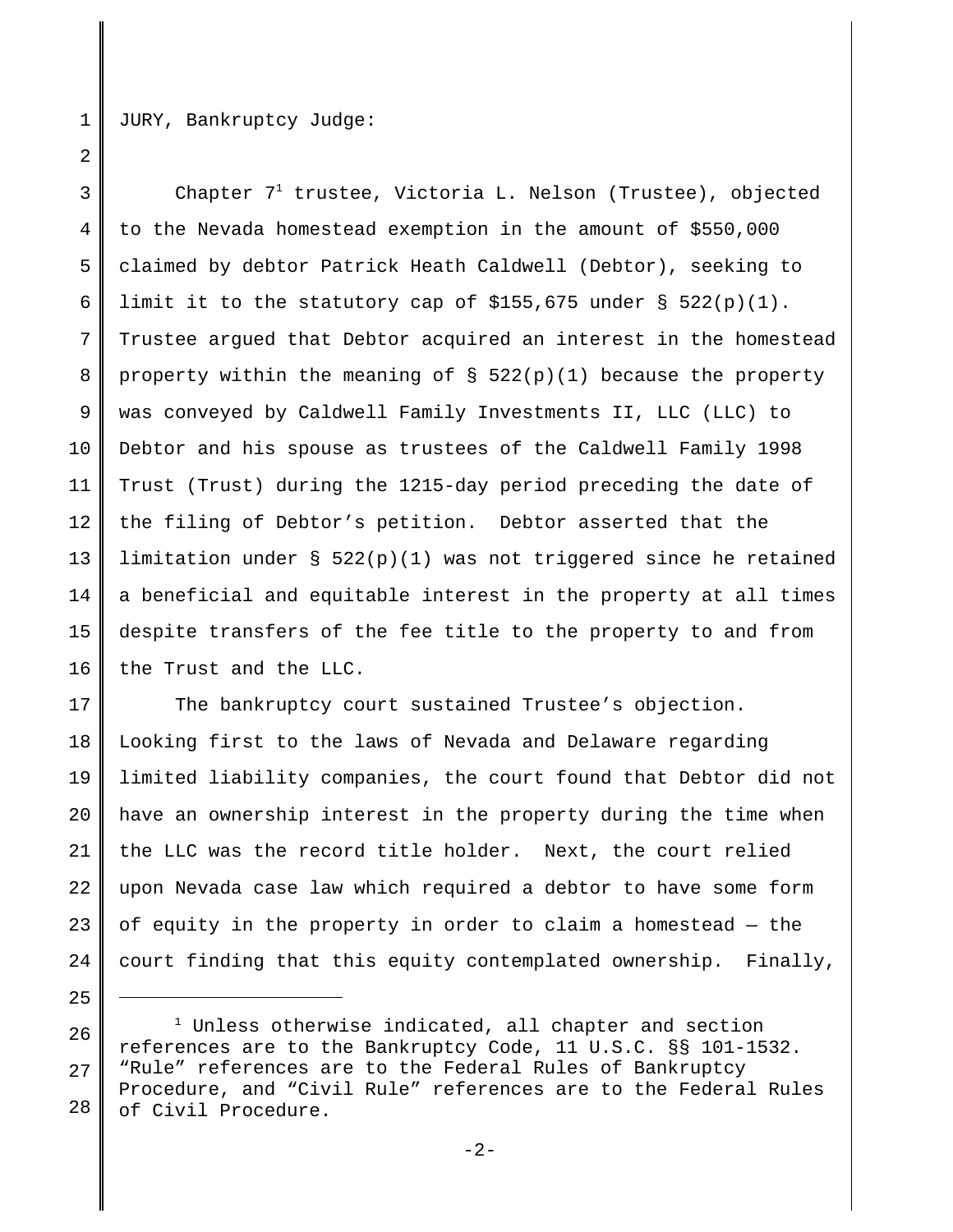1 2 3 4 5 the bankruptcy court followed out-of-jurisdiction case law which rejected a debtor's attempt to claim a homestead exemption in real property held in the name of an LLC. Debtor moved for reconsideration which the bankruptcy court denied. This appeal followed. For the reasons explained below, we REVERSE.

6

## **I. FACTS**

#### 7

# **A. Prepetition Transfers Of Debtor's Property**

8 9 10 11 12 13 14 15 16 17 18 The facts are undisputed. Debtor and his spouse (Ms. Caldwell) purchased real property located on Eagle Hills Drive, Las Vegas, Nevada (Property) in March 1994. The record shows that Debtor and Ms. Caldwell have continuously resided in the home on the Property since they purchased it and have made all mortgage payments, paid taxes, maintained insurance and assumed all other responsibilities of a real property owner. Since 1994 they have transferred title to the Property seven times to and from the Trust and the LCC. These transfers were for no consideration and, per Debtor's declaration, for estate planning purposes.

19 20 21 22 23  $2.4$ 25 In June 1998, they transferred the Property to the Trust with Debtor and Ms. Caldwell as the sole trustees via a recorded quitclaim deed. Over five years later, in October 2003, the Property was transferred from the Trust back to Debtor and Ms. Caldwell as joint tenants via a recorded quitclaim deed. In February 2006, Debtor and Ms. Caldwell transferred the Property back to the Trust via a recorded quitclaim deed.

26 27 28 On October 14, 2008, Debtor formed the LLC, a Delaware limited liability company, by filing Articles of Organization with the Delaware Secretary of State. Debtor and Ms. Caldwell

-3-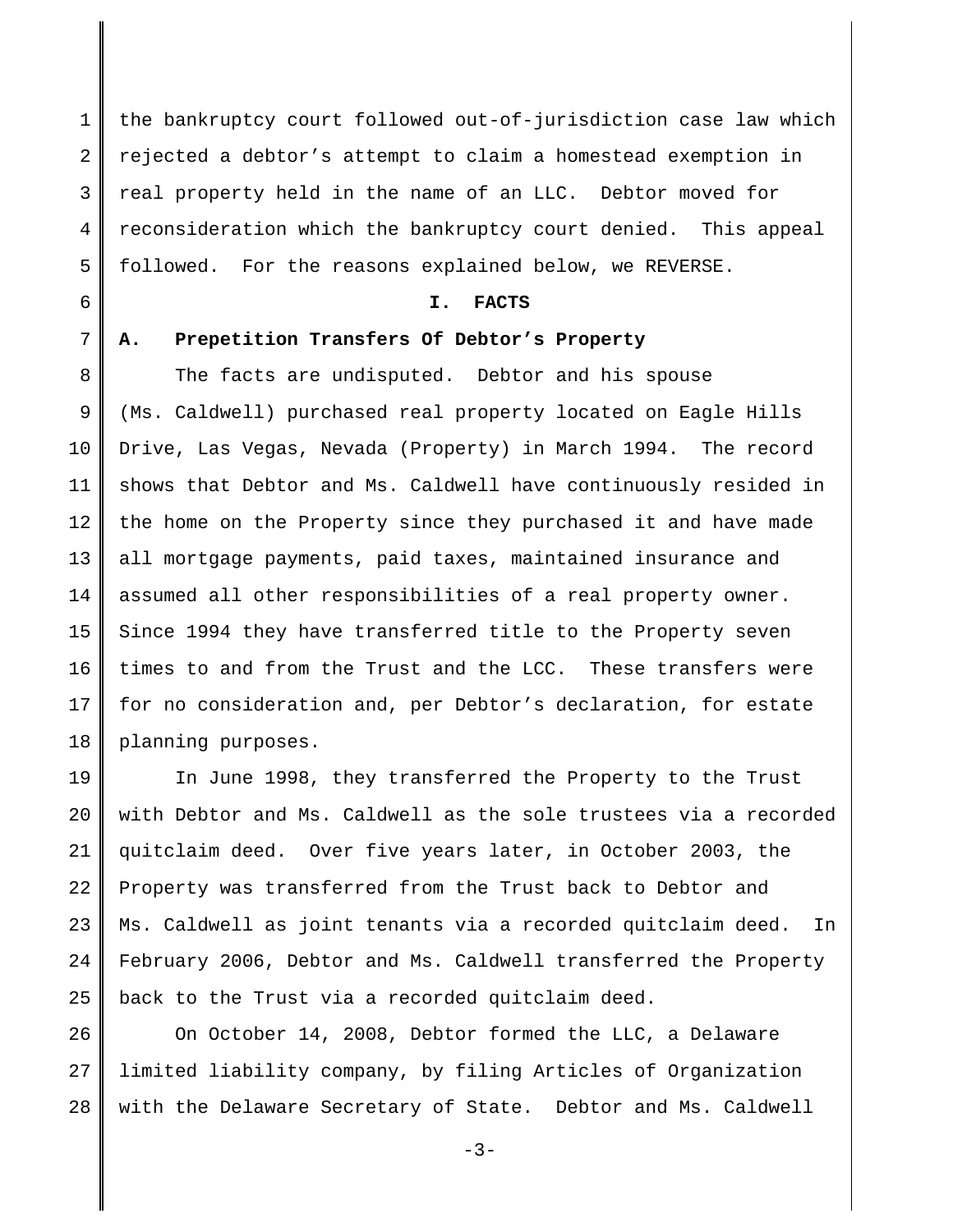1 2 3 4 are the sole members of the LLC. In November 2010, the Property was transferred from the Trust to the LLC via a recorded quitclaim deed. On April 26, 2011, a declaration of homestead was recorded against the Property by the LLC.

5 6 7 8 9 10 On October 10, 2011, the Property was transferred from the LLC to the Trust. On the same date, a declaration of homestead was recorded against the Property, this time by the Trust, which stated the following: "This declaration constitutes an abandonment of the former declaration recorded on April 26, 2011."

#### 11 **B. Bankruptcy Events**

12 13 14 15 On September 5, 2014, 1061 days after the LLC transferred title to the Property to the Trust, Debtor filed his chapter 7 petition (Petition Date). Ms. Nelson was appointed as the chapter 7 trustee.

16 17 18 19 20 In his schedules, Debtor listed the Property value as \$1,065,000 and total liens of \$516,802, leaving a net equity of \$548,198 in the Property. Debtor claimed the full \$550,000 homestead exemption in the Property under Nevada Revised Statutes (NRS) 21.090(1)(*l*) and 115.050.

21 22 23 24 Trustee objected to Debtor's homestead exemption in the amount of \$550,000, seeking to limit it to \$155,675 under § 522(p)(1) due to the transfer from the LLC to the Trust within the 1215-day period prior to the Petition Date.

25 26 27 28 In response, Debtor argued that the limitation under § 522(p)(1) did not apply because he always retained a beneficial and equitable interest in the Property despite the numerous transfers of legal title to and from the Trust and the

 $-4-$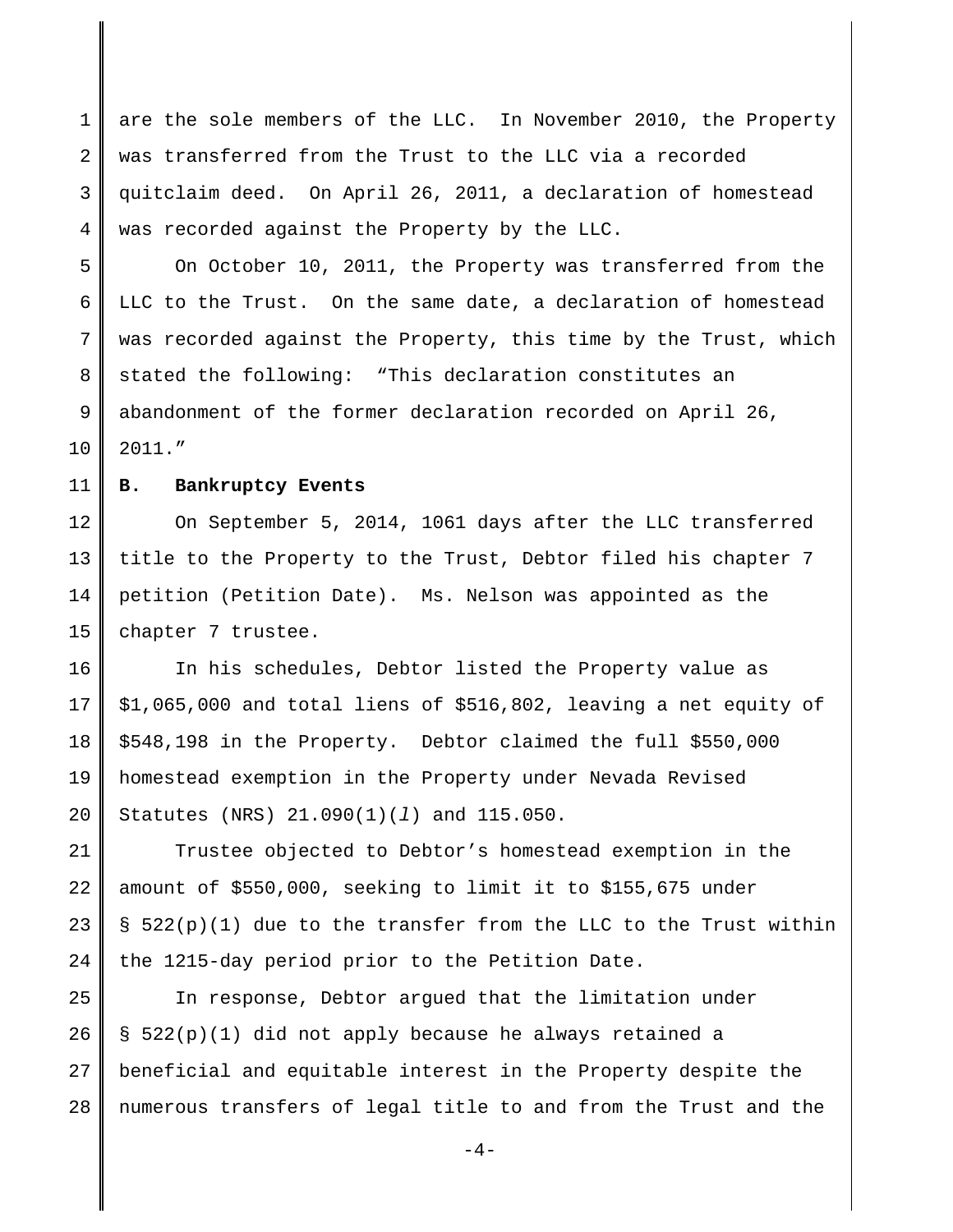1 2 3 4 5 6 7 8 9 10 11 12 13 14 15 16 17 LLC. Debtor reasoned that such interests were retained since he and his spouse were the sole trustees of the Trust and the sole members of the LLC and thus Debtor was "merely transferring title from himself to an entity owned by him." He also asserted that although the LLC held the title to the Property, his continuing payment of taxes, the mortgage, and insurance indicated that he and Ms. Caldwell continued to use and consider the Property as their own. Debtor further maintained that neither he nor Ms. Caldwell needed to be vested with legal title to validly declare a homestead under NRS 115.020. For these reasons, Debtor argued anew that he received no "interest" for purposes of  $\S$  522(p)(1) or the homestead exemption under Nevada law when the LLC transferred legal title to the Trust. Finally, Debtor pointed out that the purpose behind  $\S$  522(p)(1) would not be served under the facts of this case as he never attempted to shield assets or liquidate nonexempt assets to artificially increase the equity in his home.

18 19 20 21 In a supporting declaration, Debtor testified that the transfers of title to the Property were "made for estate planning purposes only, pursuant to advice from [his] financial planners and/or counsel." He also declared:

22 23 24 My wife and I have always been the sole trustee and members of the Family Trust and Family Investment LLC; and the Family Trust and Family Investment LLC held legal title to the Eagle Hills Home at various times, in trust for my wife and I.

25 26 27 28 After a hearing on January 27, 2015, the bankruptcy court placed its findings of fact and conclusions of law on the record on February 17, 2015. The court ruled that Debtor acquired an interest in the Property on October 10, 2011, the date the LLC

-5-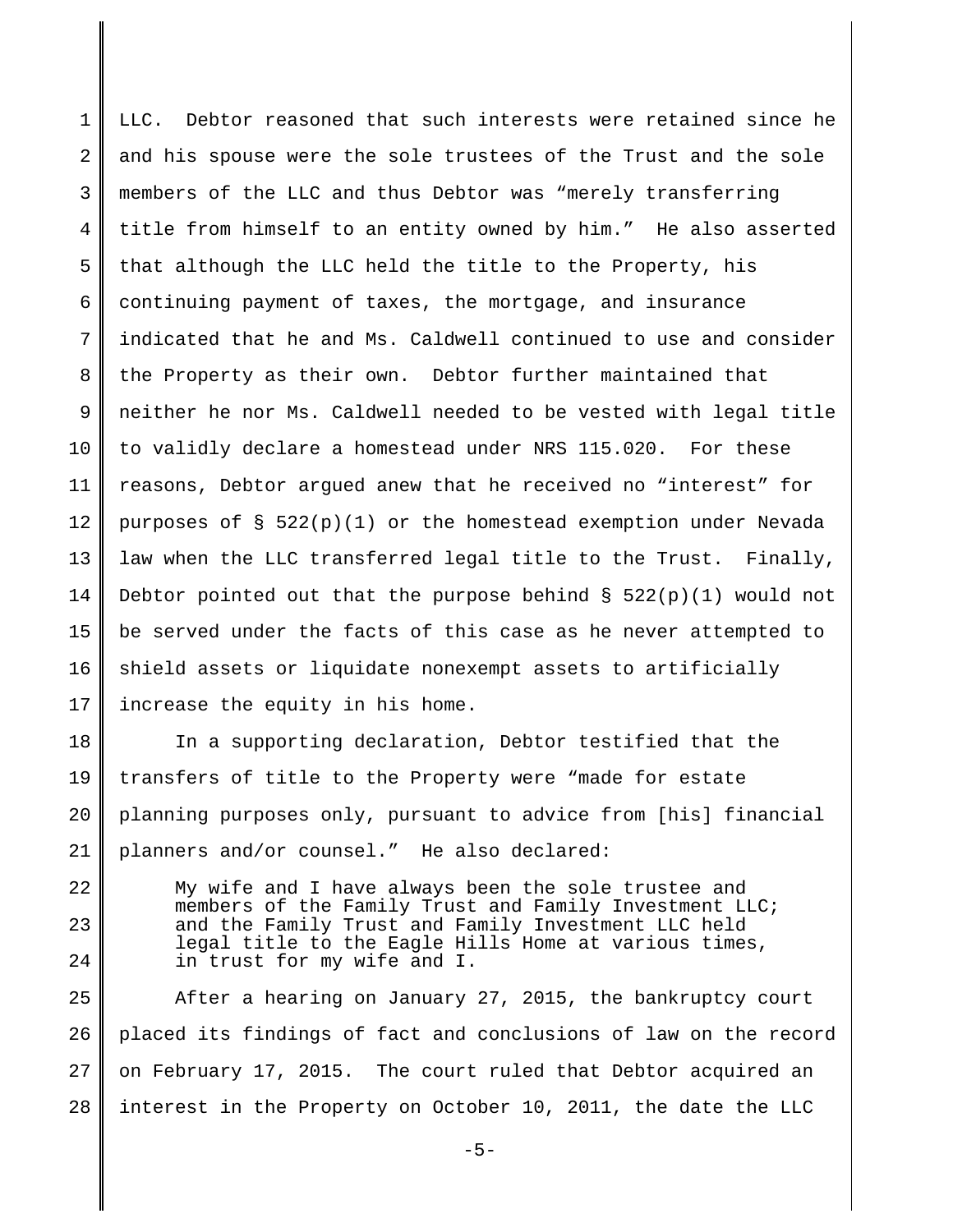1 2 3 4 5 6 7 8 9 10 11 12 13 14 15 16 17 18 19 transferred the Property to the Trust, and because this date was 1061 days prior to the petition date, § 522(p)(1) limited Debtor's homestead exemption to \$155,675. In reaching this conclusion, the court noted that under either Nevada or Delaware limited liability law, Debtor did not hold an interest in the Property while it was titled in the name of the LLC because the LLC was a separate legal entity and a member's interest in a limited liability company is personal property. The court further noted that a requirement for exempting equity in a homestead under Nevada law was an ownership interest rather than a general or possessory interest in the Property, citing Savage v. Pierson, 157 P.3d 697 (Nev. 2007). Finally, relying on outof-jurisdiction case law which interpreted exemption statutes in other states, the bankruptcy court rejected Debtor's contention that he could claim a homestead exemption in real property held in the name of an LLC. Based on all these authorities, the court found that Debtor acquired his interest in the Property within the meaning of  $\S$  522(p)(1)(A) on October 10, 2011, when title to the Property was transferred by the LLC to the Trust.

20 21 22 23 24 25 26 27 28 On February 24, 2015, the bankruptcy court entered the order sustaining Trustee's objection (Exemption Order). On the same day, Debtor filed a motion for reconsideration. There, Debtor maintained that the LLC held the Property "in trust" for Debtor and Ms. Caldwell. As a result of this trust-like arrangement, Debtor asserted that he retained a beneficial or equitable interest in the Property and, therefore, he could claim a homestead exemption in the Property under Nevada homestead law even though the LLC was the record titleholder of

 $-6-$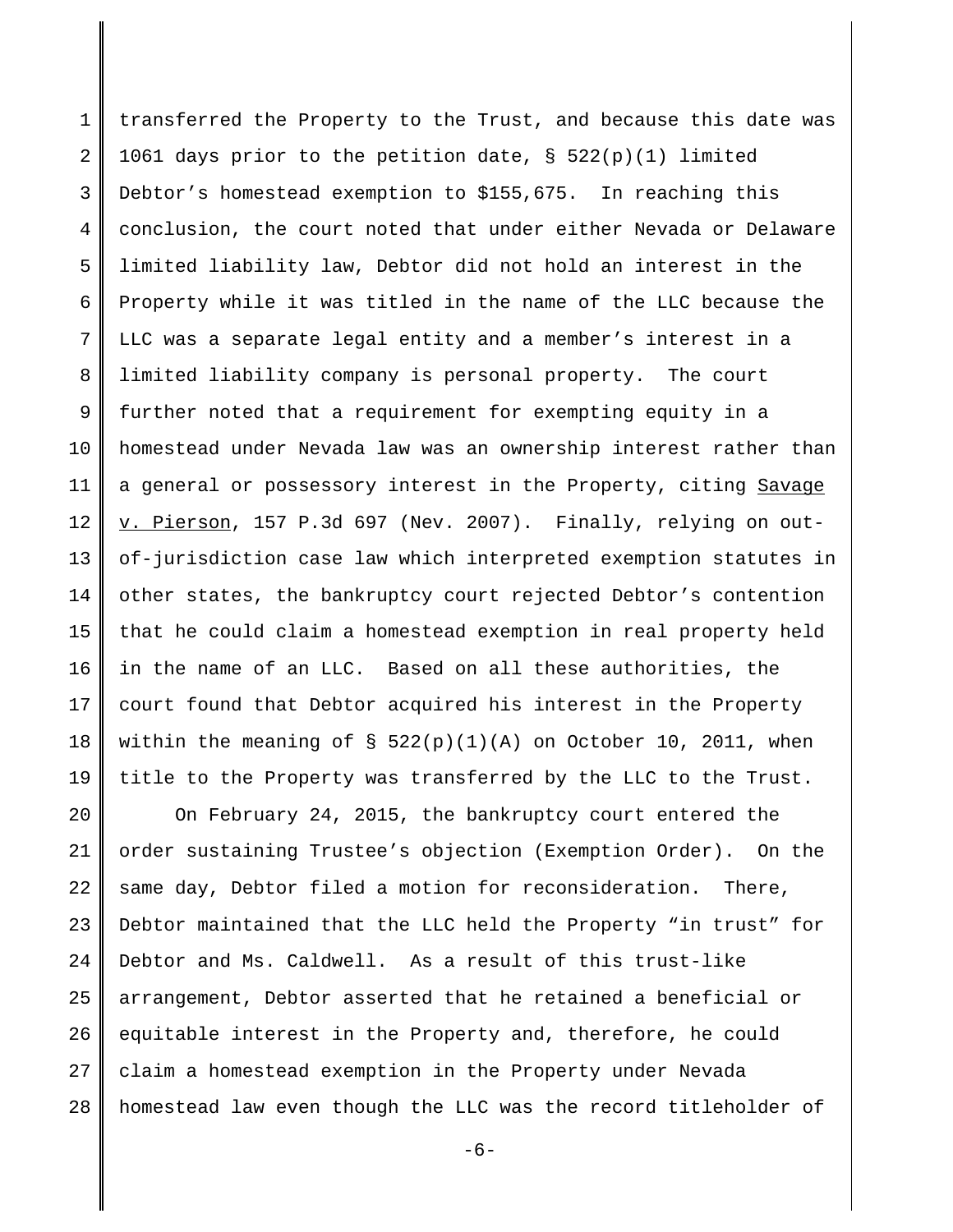1 the Property.

2 3 4 5 6 7 8 9 10 On March 3, 2015, Debtor filed a notice of appeal (NOA) from the Exemption Order. Subsequently, the bankruptcy court rejected Debtor's "in trust" theory on the ground that there was no evidence of an express trust between Debtor and the LLC and thus even if such a trust existed, it was a "secret" trust. The court denied his motion for reconsideration by an order entered on March 13, 2015 (Reconsideration Order). Debtor then filed an amended NOA indicating that he was appealing both the Exemption Order and the Reconsideration Order.<sup>2</sup>

11

## **II. JURISDICTION**

12 13 14 The bankruptcy court had jurisdiction pursuant to 28 U.S.C. §§ 1334 and 157(b)(2)(B). We have jurisdiction under 28 U.S.C. § 158.

Whether the bankruptcy court erred by finding that

**III. ISSUE**

16

15

17 18

19 20 21 22 23 24 25 26 27 28  $2$  Trustee subsequently entered into a compromise with U.S. Bank, N.A. which held a stipulated judgment lien on the Property. The parties disputed whether such lien was perfected. Pursuant to the compromise, the estate would receive 67% of the net proceeds from the sale of the Property and the bank would receive 33% of the proceeds. Trustee then listed the Property for sale. Debtor moved for a stay pending appeal which the bankruptcy court denied. On June 10, 2015, the Panel denied Debtor's request for an emergency stay. On September 4, 2015, the Panel granted Debtor's renewed motion for an emergency stay to prevent the sale of the Property pending resolution of this appeal, as the sale would not provide enough proceeds to satisfy Debtor's homestead exemption claimed in the amount of \$550,000 should he prevail. In other words, if Debtor prevails, the estate will net no money after the homestead is paid, which would make such sale of no benefit to the estate. The stay was conditioned upon Debtor's continued payments on the secured debt and maintenance of insurance on the Property.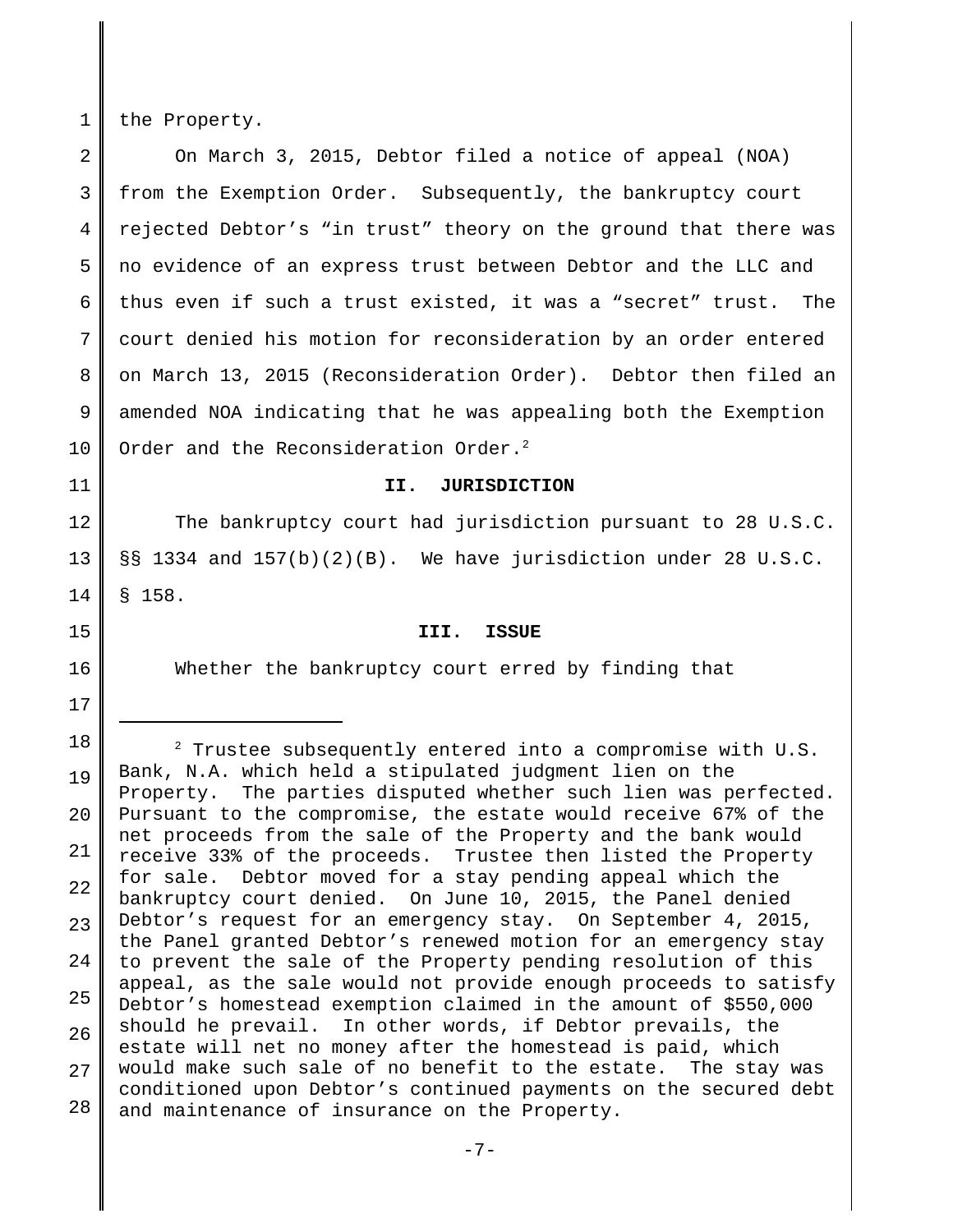1 § 522(p)(1) applied under these circumstances.

2

#### **IV. STANDARDS OF REVIEW**

3 4 5 6 A bankruptcy court's interpretation of the Bankruptcy Code is a matter of law subject to de novo review. Predovich v. Staffer (In re Staffer), 262 B.R. 80, 82 (9th Cir. BAP 2001), aff'd, 306 F.3d 967 (9th Cir. 2002).

7 8 9 10 11 12 We review a bankruptcy court's interpretation of state law de novo in order to determine if it correctly applied the substantive law. Kipperman v. Proulx (In re Burns), 291 B.R. 846, 849 (9th Cir. BAP 2003) (citing Astaire v. Best Film & Video Corp., 116 F.3d 1297, 1300 (9th Cir. 1997) (issues of state law are reviewed de novo).

13 14 15 16 17 Findings of fact are reviewed under a clearly erroneous standard. A court's factual determination is clearly erroneous if it is illogical, implausible, or without support in the record. United States v. Hinkson, 585 F.3d 1247, 1261-62 & n.21 (9th Cir. 2009) (en banc).

#### **V. DISCUSSION**

19 20 21 22 Section 522(p)(1) imposes a limitation on the homestead exemption a debtor can claim regardless of the applicable state law exemptions. In re Kane, 336 B.R. 477, 481 (Bankr. D. Nev. 2006); In re Virissimo, 332 B.R. 201, 207 (Bankr. D. Nev. 2005).

23

18

Section 522(p)(1) provides in relevant part:

 $2.4$ 25 26 27 28 Except as provided in paragraph (2) of this subsection and sections 544 and 548, as a result of electing under subsection  $(b)(3)(A)$  to exempt property under State or local law, a debtor may not exempt any amount of interest that was acquired by the debtor during the 1215-day period preceding the date of the filing of the petition that exceeds in the aggregate \$155,675 in value in--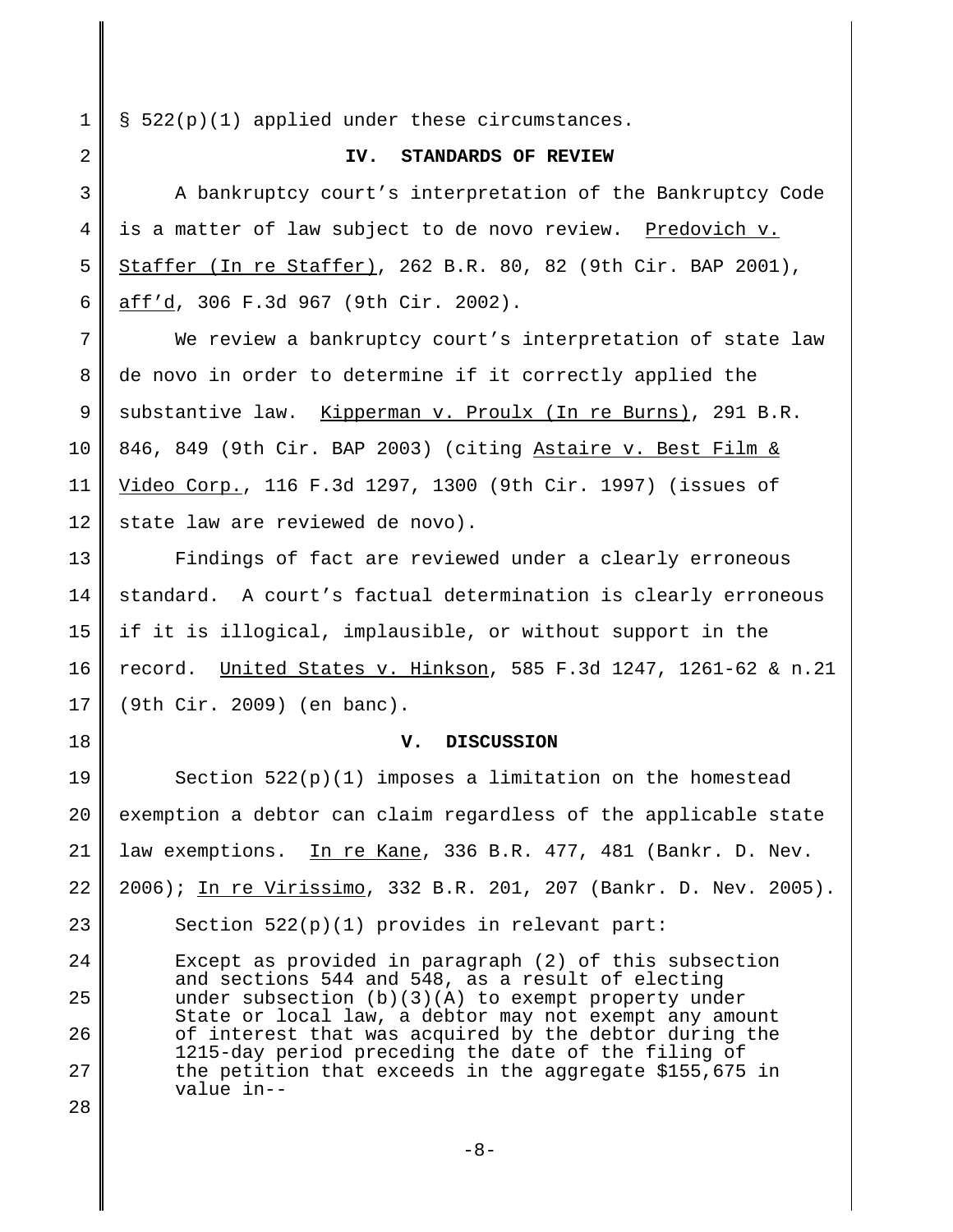(A) real or personal property that the debtor or a dependent of the debtor uses as a residence;  $\ldots$ .

1

2

3

5

26

4 To determine whether the statutory cap applies, we consider whether Debtor "acquired an interest" within 1215 days of filing for relief.

6 7 8 9 10 11 12 13 14 15 In this regard, Trustee submits that Debtor had no interest in the Property prior to the October 10, 2011 transfer of legal title from the LLC to the Trust because (1) the LLC held legal title to the Property; (2) the LLC was the legal owner of the Property under Delaware and Nevada limited liability laws; and (3) Debtor could not have claimed a homestead exemption while the Property was held in the name of the LLC. According to Trustee, it follows that the upon the transfer of legal title from the LLC to the Trust,<sup>3</sup> Debtor "acquired an interest" in the Property within the meaning of  $\S$  522(p)(1).

16 17 18 19 20 21 22 23  $2.4$ 25 In response, Debtor asserts that he retained a beneficial and equitable interest in the Property since 1994 despite the transfers of title to and from the LLC and the Trust over the years. To demonstrate his retained interest, he points out that he and Ms. Caldwell have continuously resided in the dwelling on the Property since 1994 and have paid the mortgage, taxes, and insurance. Debtor further asserts that he could claim a homestead exemption under Nevada law while title was held by the LLC because of his use and continued possession of the Property as a "householder," and there is no requirement that he hold

<sup>27</sup> 28  $3$  Trustee concedes that when title is in a revocable trust where a debtor is the settlor and beneficiary, the debtor may claim a homestead.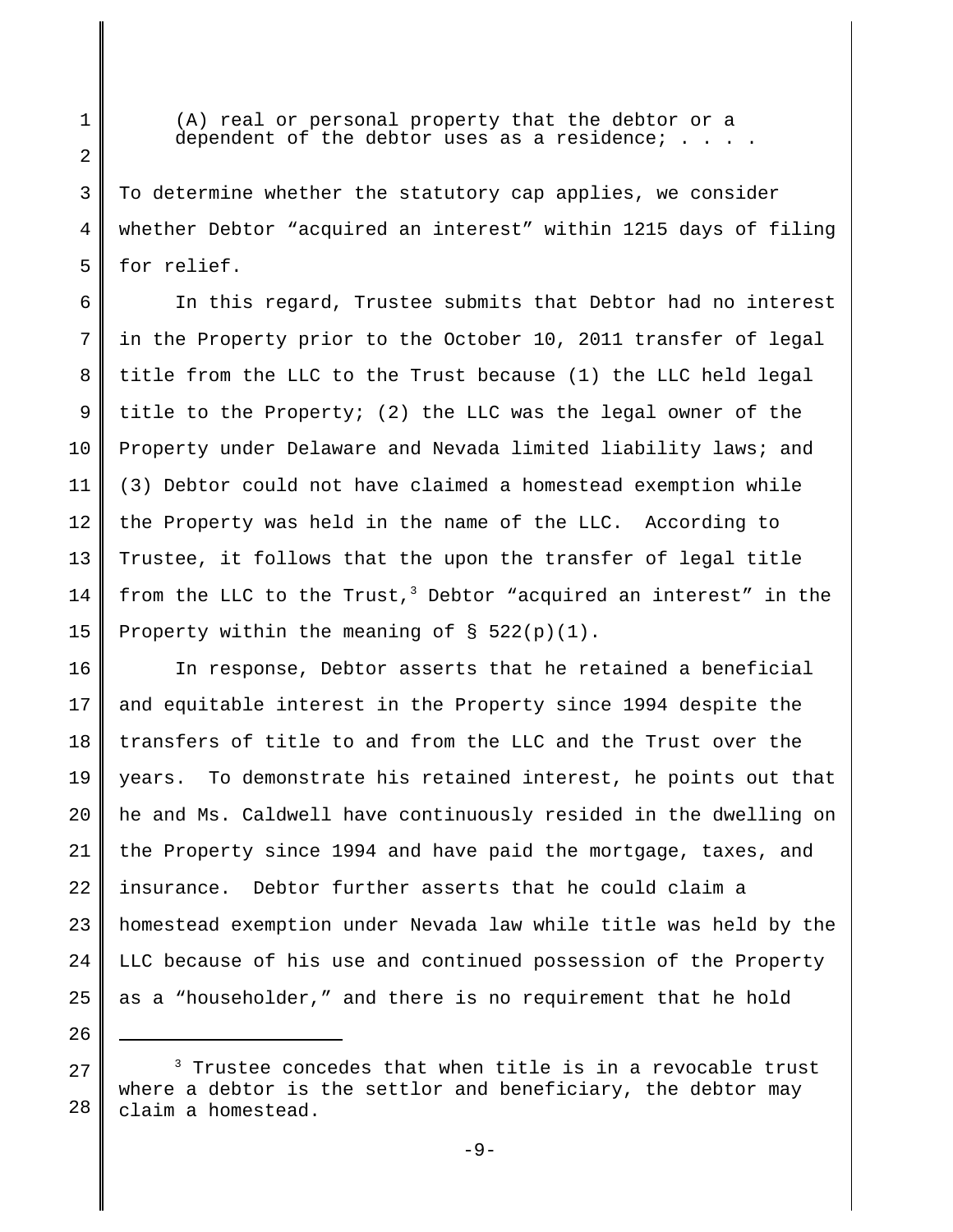1 2 3 4 5 6 7 8 9 10 11 12 13 legal title to the Property for it to be a homestead under Nevada law. According to Debtor, since he retained an interest in the Property and it was always his homestead, the Property was always an exempt asset under Nevada law despite the transfer of title to the LLC. Based on these premises, Debtor contends that he did not "acquire an interest" when the LLC transferred title to the Property to the Trust within 1061 days before the Petition Date, and thus the limitation of § 522(p)(1) is not applicable. In short, Debtor's position, for purposes of the homestead exemption, is that he retained a sufficient interest in the Property during all the multiple conveyances of legal title to and from the LLC. For the reasons discussed below, Debtor has the better argument.

14 15 16 17 18 19 20 21 22 23 24 25 26 27 28 We look to Nevada law to determine whether Debtor held an interest in the Property which would support a claim of homestead while the LLC was the sole titleholder. Butner v. United States, 440 U.S. 48, 54–55 (1979) (determination of property rights is controlled by state law). NRS 21.090(1)(*l*) exempts homestead property from execution "as provided for by law." Under NRS 115.005(2)(a), the "Homestead" is broadly defined as "the property consisting of . . . [a] quantity of land, together with the dwelling house thereon and its appurtenances; . . . ." These statutes do not designate how title to the property is to be held, and they do not limit the estate that must be owned, i.e., fee simple or some lesser interest. Nevada courts have held that the exemption should be liberally and beneficially construed in favor of the debtor and protecting the family home. See In re Norris, 203 B.R. 463, 465

 $-10-$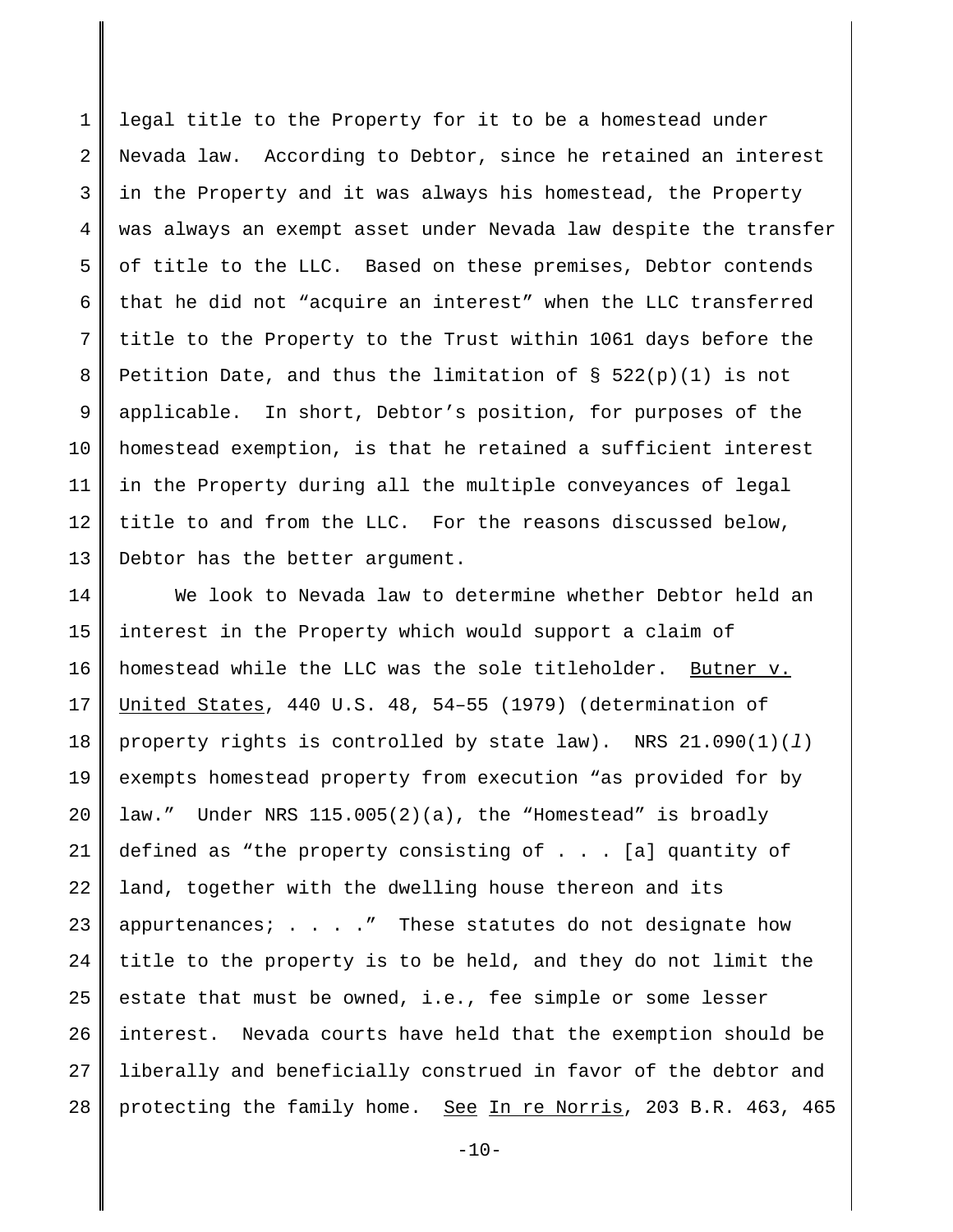1 2 (Bankr. D. Nev. 1996) (citing Jackman v. Nance, 857 P.2d 7 (Nev. 1993)).

3 4 5 6 7 8 9 10 11 12 13 14 15 16 17 18 19 In Nevada, to secure the benefits of the statutory provisions exempting the homestead from forced sale, it is necessary that a declaration of homestead be filed for record.<sup>4</sup> NRS 115.020; I.H. Kent Co. v. Busscher, 277 F.2d 901, 905 (9th Cir. 1960). "The declaration must state: (a) When made by a married person or persons, that they or either of them are married, or if not married, that he or she is a householder." NRS 115.020(2)(a). The Nevada Supreme Court has "defined the term householder as 'one who keeps house,' further stating that a householder 'must be in actual possession of the house' and must be 'the occupier of a house.'" Van Meter v. Nilsson (In re Nilsson), 315 P.3d 966, 969 (Nev. 2013) (quoting Goldfield Mohawk Mining Co. v. Frances–Mohawk Mining & Leasing Co., 102 P. 963, 965 (Nev. 1909)). In Goldfield, the court stated that "householder" referred "to the civil status of a person, not his property, and a man may be a householder without owning real estate." 102 P. at 966.

20 21 22 23 24 25 Debtor maintains that he was the "householder" of the Property since he and his family continuously occupied the Property as their primary residence since 1994. We note that the requirement of "householder" as used in the declaration statute is directed at persons "not married." NRS 115.020(2)(a). As we understand the record, Debtor was married.

27

26

<sup>28</sup> 4 The declaration may be filed at any time prior to an execution sale.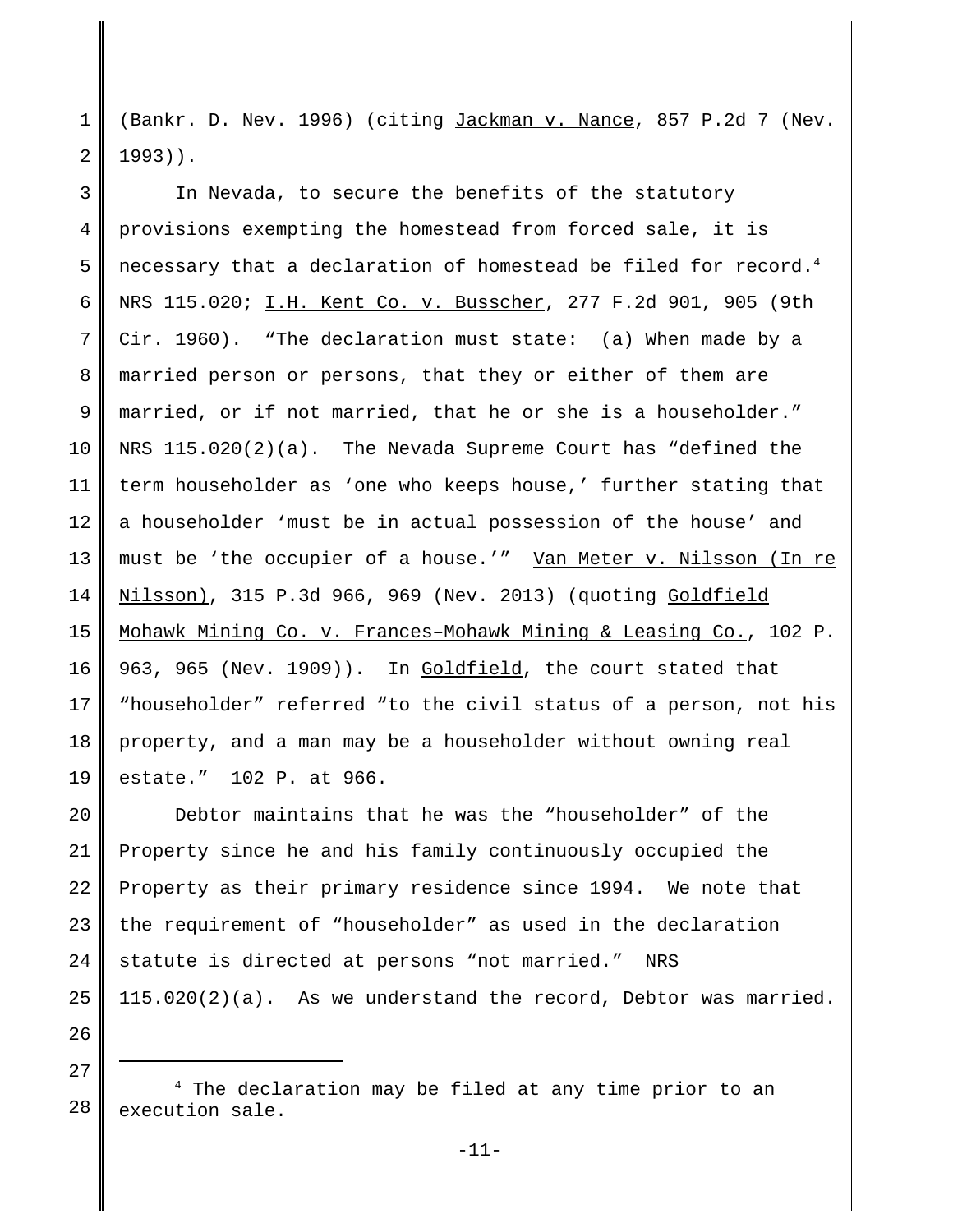1 2 3 4 5 6 7 8 9 10 Nonetheless, the "householder" definition is useful for our analysis. Based on the undisputed evidence that Debtor continually resided on the Property since 1994 and was at all times in actual possession of the house, we have no doubt that Debtor meets the definition of a "householder" under Nevada law. Debtor met the possession and occupancy requirements for a "householder" and did not need to hold fee simple title to the Property to achieve that status under Nevada law. Accordingly, Debtor has established that the Property was protected as a homestead even when the LLC was the titleholder.

11 12 13 14 15 16 17 18 19 20 21 22 23 Although Debtor was a "householder," Nevada law requires that a homestead claimant have some type of interest in the property to claim the "equity" exemption up to \$550,000 under NRS 115.010. While Nevada law does not distinguish between the types of interests in property that qualify for the homestead exemption,<sup>5</sup> the Nevada Supreme Court has held that a claimant must have more than a general interest in or right to possession of the property claimed to be exempt. Savage, 157 P.3d at 701- 02. There, the court considered whether a security deposit in a residential lease was exempt from execution under NRS  $21.090(1)(1)$  or Nevada's homestead law.<sup>6</sup> The court first noted that the homestead exemption extended only to the "equity" in the property held by the claimant. "Equity" is defined in NRS

24

<sup>25</sup> 5 Likewise, it is not necessary for us to do so in the context of this appeal.

<sup>26</sup> 27 28 6 The court also considered the exempt status of the security deposit under NRS 21.090(1)(m) - Nevada's dwelling exemption. In that analysis, the court came to the same conclusion that it was not exempt.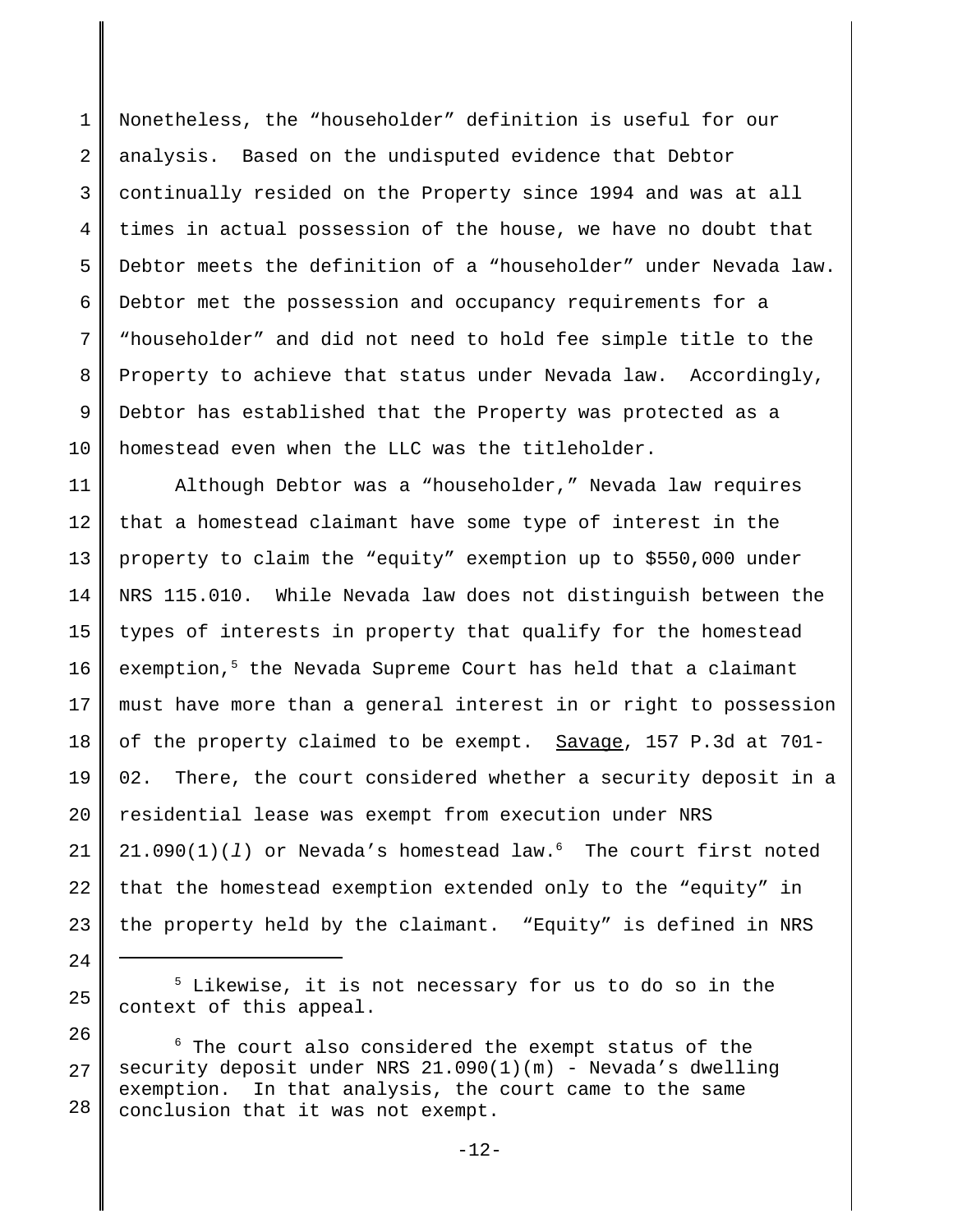1 2 3 4 5 6 7 8 9 10 115.005(1) as "the amount that is determined by subtracting from the fair market value of the property the value of any liens excepted from the homestead exemption pursuant to subsection 3 of NRS 115.010 or NRS 115.090." In interpreting the statutory language, the court concluded that "the statutory definition of 'equity' [under NRS 115.005(1)] contemplates more than a general 'interest' in the property or the right to possession, it contemplates ownership." 157 P.3d at 701. Since the security deposit did not qualify as "equity," the court decided that the debtor could not claim it exempt under Nevada's homestead law.

11 12 13 14 15 16 17 18 19 20 21 22 23 24 Although Savage is factually distinguishable from this case, the Nevada court's interpretation of "equity" in the context of the homestead exemption provides some guidance for our review in this appeal. In contrast to Trustee's position, the holding in Savage does not say that a debtor has to have an ownership interest in the property equivalent to fee simple ownership in order to claim a homestead exemption. Although the court found that the definition of "equity" contemplated "ownership," it did not limit the estate that must be owned beyond saying that the interest had to be more than a "general interest" or right to possession. Read in the context of the definition of a "householder" and the case law we cited above, the "ownership" required by Savage cannot be limited to only fee simple title.

25 26 27 28 The record shows that the interest Debtor retained in the Property after the transfer of legal title to the LLC was more than a general interest or the mere right to exclusive possession. According to the record, he retained all the

 $-13-$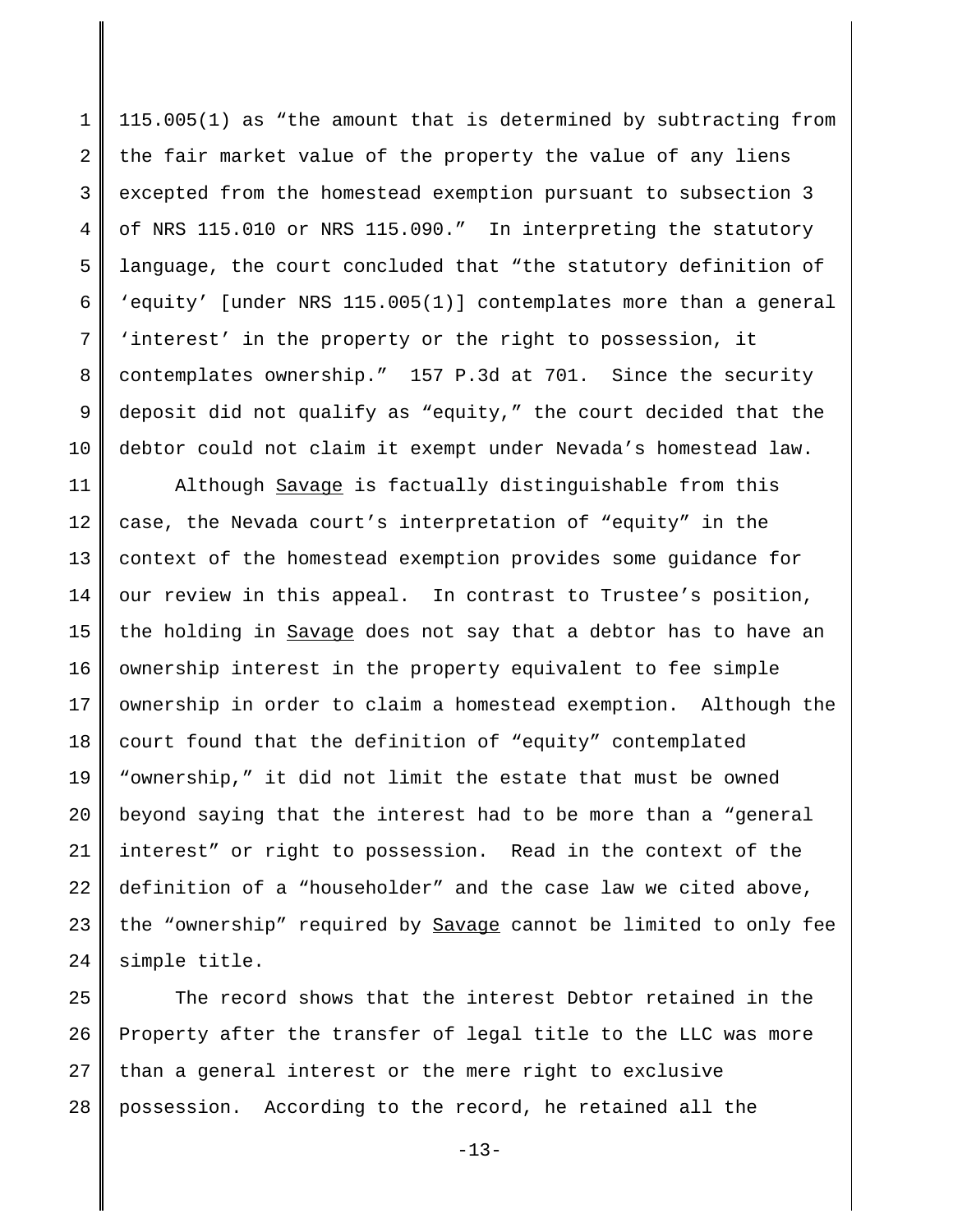1 2 3 4 5 6 7 8 9 10 indicia of ownership by his possession and use of the Property along with the payment of the mortgage, taxes, and insurance. Plainly, the "equity" in the Property which is subject to the exemption was the result of payments made by Debtor over the years. Trustee did not present any evidence to controvert these facts. We thus conclude that Debtor was not divested of all interests in the Property by the transfer of legal title to the Property to the LLC. Accordingly, Debtor's homestead rights in the Property before and after the transfers of title remained unchanged.

11 12 13 14 15 16 17 18 19 Finally, it does not matter that a declaration of homestead with respect to the Property was filed on October 10, 2011, within 1061 days of the filing of the petition. The filing of a homestead declaration does not trigger the statutory cap under § 522(p)(1). Greene v. Savage (In re Greene), 583 F.3d 614, 620 (9th Cir. 2009). Like the debtor in Greene, Debtor acquired his exemptible interest in the Property in 1994, well outside the statutory period contained in  $\S$  522(p)(1), and, as discussed above, that exemptible interest never changed.

20 21 22 23 24 25 In enacting  $\S$  522(p)(1), we do not believe that Congress envisioned limiting a debtor's homestead exemption where as here (1) debtor purchased the property in 1994, well before the start of the 1215-day period, (2) continuously possessed and occupied the Property as his homestead, and (3) accumulated the "equity" by making regular mortgage payments throughout his occupancy.

26 27 28 In sum, we conclude that the transfer of title from the LLC to the Trust did not constitute an "interest" that was "acquired" by Debtor to limit his homestead claim, within the

 $-14-$